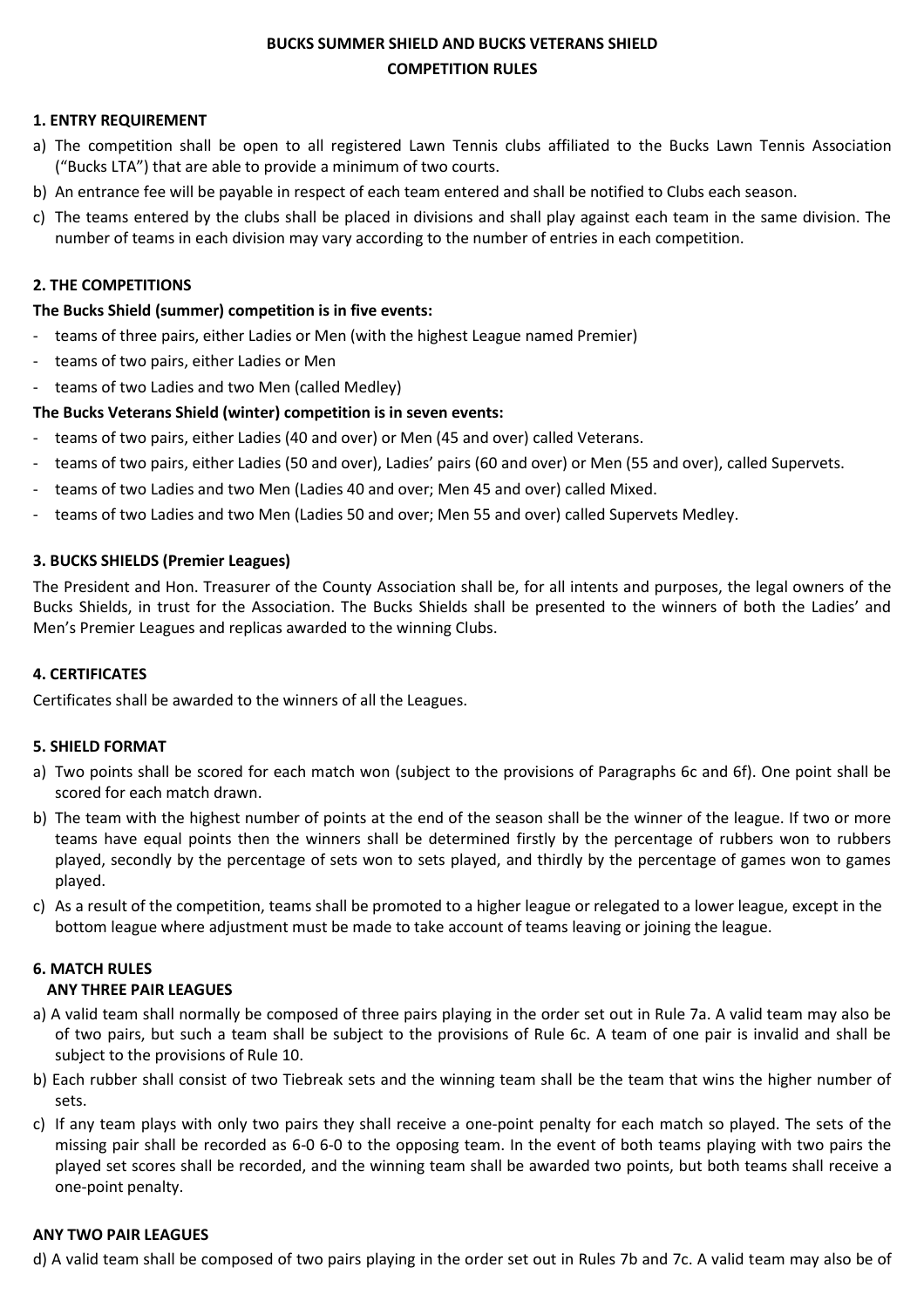one pair in Men's, Ladies and mixed (NOT MEDLEY) but such a team shall be subject to the provisions of Rule 6f.

- e) Each rubber shall consist of two Tiebreak sets and the winning team shall be that team that wins the higher number of sets.
- f) If any team plays with only one pair they shall receive a one-point penalty for each match so played. The sets of the missing pair shall be recorded as 6-0 6-0 to the opposing team.

## **7. MATCH FORMAT**

a) Three Pair - Men's and Ladies: Before starting play the captains should place their pairs in order of merit. The order of play shall be as follows (home pairs shown first):

1st round: 1 v 3, 3 v 2, 2 v 1 2nd round: 2 v 3, 1 v 2, 3 v 1 3rd round: 3 v 3, 2 v 2, 1 v 1

b) Two Pair - Men's, Ladies and Mixed: Before starting play the captains should place their pairs in order of merit. The order of play shall be as follows:

1st round: 2 v 1, 1 v 2 2nd round: 1 v 1, 2 v 2

c) Two Pair - Medley: Before starting play the captains should place their Mixed pairs in order of merit. The order of play shall be as follows:

1st round: Mixed 1 v 1, Mixed 2 v 2 2nd round: Men's, Ladies

- d) Teams should be on court and ready to play at the agreed start time and delays should be reported to the Shield Secretary. If a team, or part thereof, is delayed and the playing captains fail to come to an agreement, then if a team is incomplete 15 minutes later than the agreed start time, the opponents shall be entitled to 1 set and 6 games for each rubber delayed as a result. Such rubbers shall commence at the second set. If a team is incomplete 30 minutes later than the start time, then the opponents shall be entitled to a further set and 6 games for each rubber delayed as a result.
- e) If a player sustains an injury and is then unable to continue, the opposition shall be awarded the remaining games due to be played by that player.
- f) Whenever possible the courts used in the match should be of a similar surface. Where there is a choice of surfaces available, the home captain has choice of surface. Should the chosen surface become unfit for play, the match may be completed on another surface.
- g) Visiting pairs should play their rubbers on the same court throughout.
- h) The home team is responsible for providing four new balls per court for the match. Only LTA official balls shall be used.

## **8. PLAYER ELIGIBILITY**

- a) A player can only play for a club if they are an eligible playing member of that club, as determined by the club's rules or management committee.
- b) The Bucks LTA recommends that players have an active British Tennis Membership (BTM).
- c) For the Bucks Shield competition, it is recommended that all players must have reached the age of 13 by the 31st December of the preceding year.
- d) For the Veterans Shield each player must have reached the qualifying age prior to 31st December of the year the competition commences.
- e) No player may play for more than one club in the SAME event in any one season.
- f) In the Bucks Shield, players ARE permitted to play for one club in the Men's/Ladies events and another club in the Medley event. Likewise, players ARE permitted to play for one club in the Men's/Ladies two pair event and another club in the Men's/Ladies three pair event, subject to their complying with Rule 8e.
- g) In the Bucks Veterans Shield competition, players ARE permitted to play for one club in the Ladies or Men's events and another club in the Mixed and Medley events in any one season. Players are also permitted to play for one club in one age group and another club in a different age group, but not for two different clubs within the same age group.
- h) Players ARE permitted to play for one club in the Bucks Shield competition and another club in the Bucks Veterans Shield competition.
- i) Where clubs have more than one team in the same division, the match between those two teams must be completed before any other match for either team. The players who represent the higher team in that match CANNOT then play for the lower team in any subsequent match; the players who represent the lower team in that match CAN play for the higher team, subject to them complying with Rule 8j.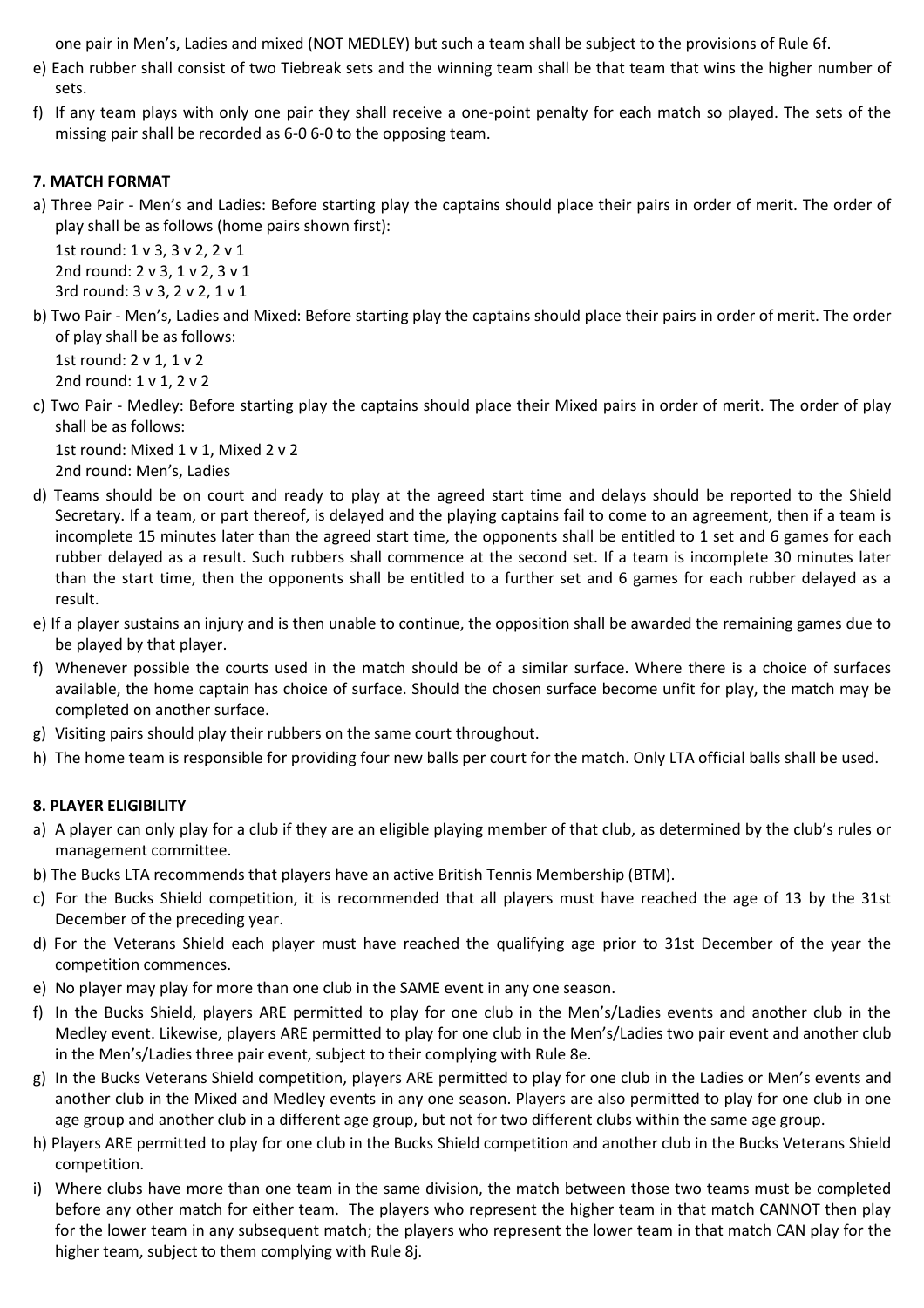- j) No player may play for a team if they have played more than one completed match for a higher-ranked team (or teams) in the SAME event in any one season.
- k) The scores recorded by ineligible players shall be removed by the Shield Secretary and the rubbers recorded as 6-0 6-0 to the opposition.
- l) Wheelchair tennis players are permitted to play in the competition, as per the ITF Rules of Tennis regarding Wheelchair & Able-bodied Tennis. If a wheelchair player is picked for an away match, the away captain should communicate this to the home team, in case there are any accessibility issues.

## **9. ARRANGING MATCHES**

- a) all matches must be completed by 30th September in the Bucks Shield competition and by 31st march in the veterans Shield competition, unless otherwise agreed with the Shield Secretary. When arranging matches in the Bucks Shield competition it is strongly recommended that September dates are left free for rearranged matches.
- b) where two teams from one club are in the same division they must play their joint fixture first.
- c) all match secretaries are responsible for inputting the date and time of their fixtures onto the league website prior to the start of the season, and any anomalies they identify should be referred to the match secretary of the other club before the date is changed. Any disputes should be referred to the Shield Secretary.
- d) in the veterans Shield competition, no fixture shall start later than midday except where floodlights are available to begin or complete the fixture.
- e) the match venues (ie home or away) to be as directed by the Shield Secretary.

### **10. UNPLAYED MATCHES AND RELEGATION PROCEDURES**

- a) a team cannot concede a match to their opponents, for any reason, as it is not fair for a team to be awarded points without playing a match.
- b) if a team is unable to fulfill a fixture with a full team on the agreed date, they should first ask the opposition if they are willing to rearrange. The opposition can suggest a change of venue for the match but are under no obligation to agree to the match being rearranged. If the opposition ARE willing to rearrange the match, the match should be rearranged as outlined in Rule 14. If the opposition are NOT willing to rearrange the match, the team must play the match with one pair missing, as outlined in Rules 6c and 6f.
- c) if a team is unable to fulfil a fixture, even with one pair missing, and the opposition is not willing to rearrange the match then the team shall be withdrawn from the league for the current season and the results of any matches previously played shall be declared null and void. In the next season such teams shall be relegated a minimum of one division.
- d) when a team fails to fulfil a fixture, the opposing team shall add a comment on the competition website reporting the situation or inform the Shield Secretary accordingly.

## **11. MATCH RESULTS**

- a) team captains shall record and retain a paper copy of the result of the match, the set scores and game scores for each rubber and the names of all the players.
- b) the winning team, or in the event of a tie, the home team, shall enter the match result details on the competition website within 48hrs of the match being played.
- c) the team that did not enter the match result details shall confirm that the website shows a true record. If the result is not confirmed, the Shield Secretary shall accept the result as entered.

## **12. COMMUNICATION**

The captain (team contact) of the home team is advised to contact the away team in the week leading up to their match and agree a procedure and contact information, in the event of possible bad weather. Captains should also confirm that post-match hospitality will be provided and let each other know if members of their team will not be staying after the match.

#### **13. BAD WEATHER/UNFINISHED MATCHES**

- a) if bad weather conditions seem likely for the match start time, the captains of each team shall contact each other immediately before the away team commences its journey and the home team captain will decide whether conditions are likely to be acceptable for play to commence at the agreed start time.
- b) if conditions ARE thought to be acceptable to play, but then after the arrival of the visiting team or during the journey of the visiting team, the match is abandoned, then it shall be played on a later date at the visiting team's choice of venue. The choice of venue does not apply in competitions where matches are played home and away against each club.